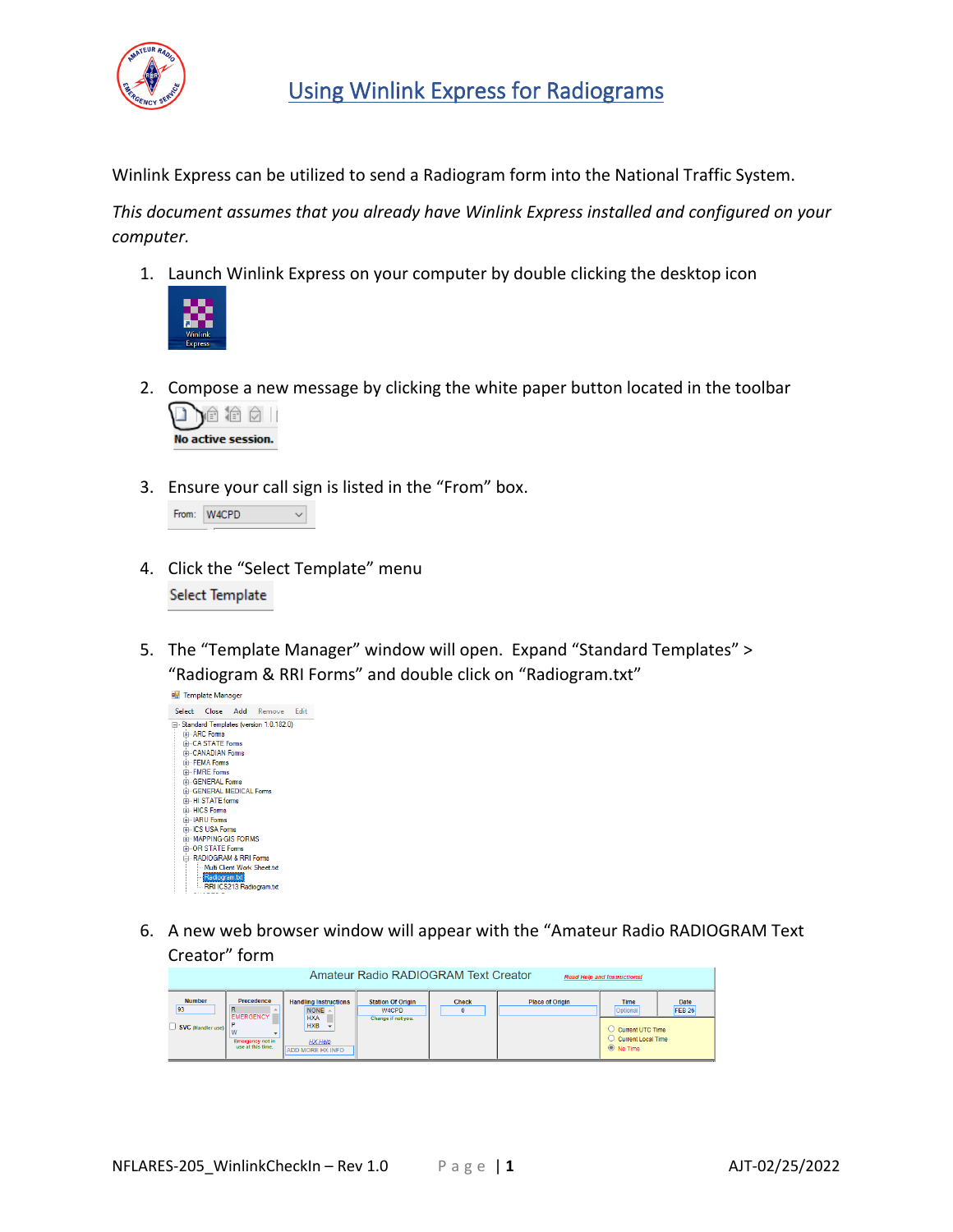

## Using Winlink Express for Radiograms

- 7. Fill in the Radiogram preamble just as you would a paper radiogram
	- a. The message number will automatically increment itself or you can manually type in a message number
	- b. Station of origin is your personal call sign
	- c. Time is not required unless using a handling instruction that is time sensitive

| <b>Number</b>     | Precedence                                           | <b>Handling Instructions</b>                                   | <b>Station Of Origin</b> | <b>Check</b> | <b>Place of Origin</b> | <b>Time</b>                                                      | <b>Date</b>   |
|-------------------|------------------------------------------------------|----------------------------------------------------------------|--------------------------|--------------|------------------------|------------------------------------------------------------------|---------------|
| 93                | <b>EMERGENCY</b>                                     | NONE $\triangle$                                               | W4CPD                    |              |                        | Optional                                                         | <b>FEB 26</b> |
| SVC (Handler use) | l va<br><b>Emergency not in</b><br>use at this time. | <b>HXA</b><br><b>HXB</b><br>HX Help<br><b>ADD MORE HX INFO</b> | Change if not you.       |              |                        | Current UTC Time<br><b>Current Local Time</b><br>$\odot$ No Time |               |

- 8. Fill in the "TO:" area of the Radiogram just as you would a paper Radiogram for who you want it delivered to
	- a. Fill in as much information as you can to assist in delivery. An address is not required unless you wish it delivered by mail or you don't have an email address or phone number for the recipient.

| TO:                                                                                                        |
|------------------------------------------------------------------------------------------------------------|
| <b>IF ANY OR KNOWN</b><br><b>FIRST AND LAST NAME MINIMUM</b><br>Call Sign:<br>Name:                        |
| Address: OPTIONAL                                                                                          |
| City / Town: VERIFY YOUR SPELLING<br>State or Province: IST<br><b>USA/CAN</b><br>2 Letter Codes Zip:       |
| Country: OPTIONAL                                                                                          |
| Extension: #'s ONLY<br>555 555 5555<br>NEED EMAIL, PHONE, OR BOTH TO ENSURE DELIVERY.<br>Phone:<br>E-mail: |
| Op Note about this Radiogram: OPTIONAL - KEEP IT SHORT!                                                    |

9. Enter your message text. Periods will automatically be converted to X. Keep it short. Think of each word as costing you \$5 to deliver. You can utilize ARL message numbers to shorten your message.



10. If the message is originating from yourself, enter your name and callsign in the signature box. If the message text is originating from someone else, enter their name and callsign if applicable.

| Signature (name) of person for whom message originated:   PERSON WHO ORIGINATED THIS MESSAGE |                                            |  |
|----------------------------------------------------------------------------------------------|--------------------------------------------|--|
|                                                                                              | Operator Note:   OPTIONAL - KEEP IT SHORT! |  |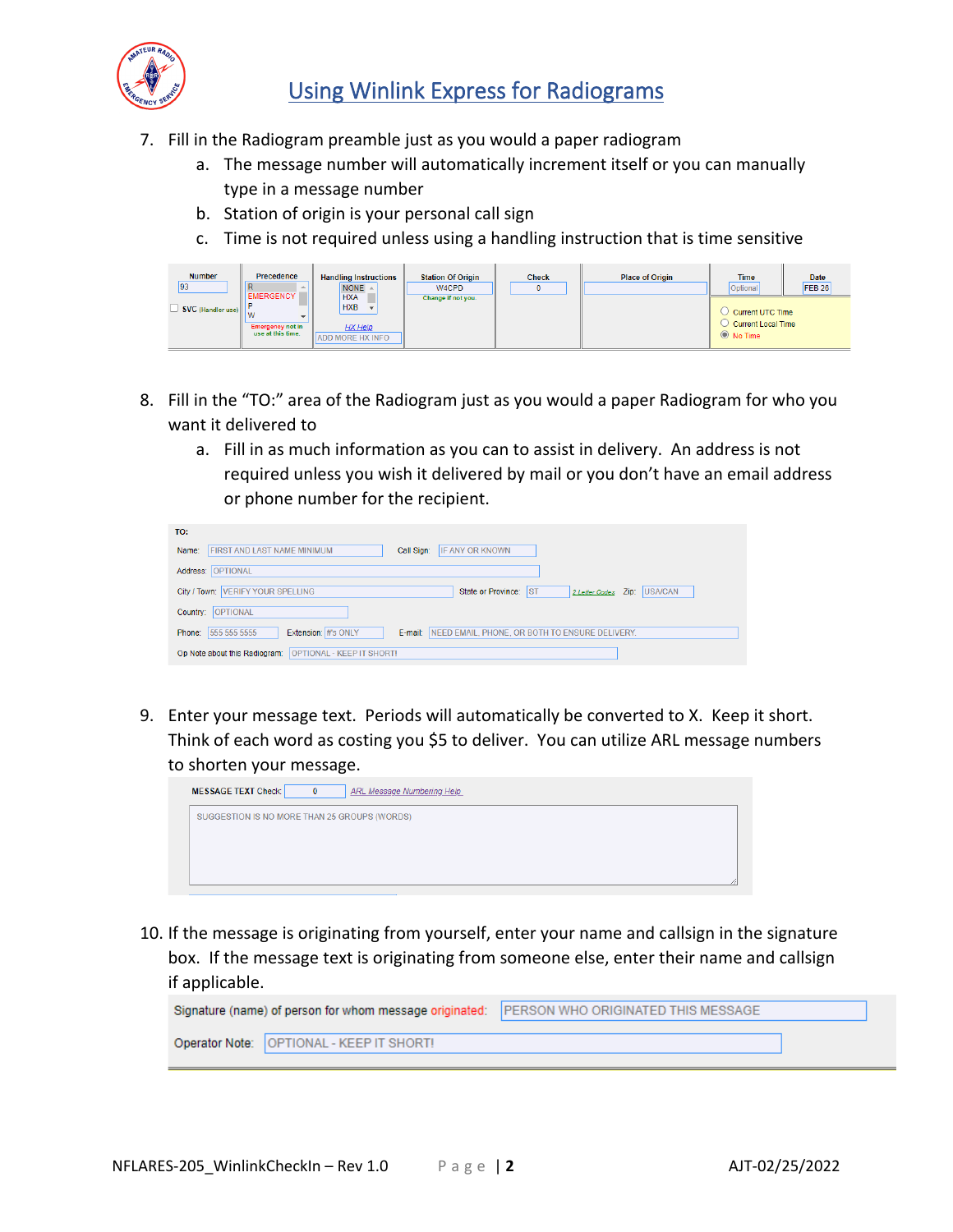

11. Single left click on "NOW CLICK HERE and select a liaison Station"

>>> NOW CLICK HERE and select a Liaison Station <<< | YOU MAY ENTER ANY ADDRESS HERE

12. A list of National Traffic System Regional Liaison Stations will appear. Single left click the circle next to the region that represents the **recipient's** state.



13. Single left click "Close this window"

## Close this window

14. Upon completion of the form, review your entries for correct spelling and appropriate information then click "Submit" at the bottom of the form.



15. A message will display advising you to click "OK" and then close your web browser window.